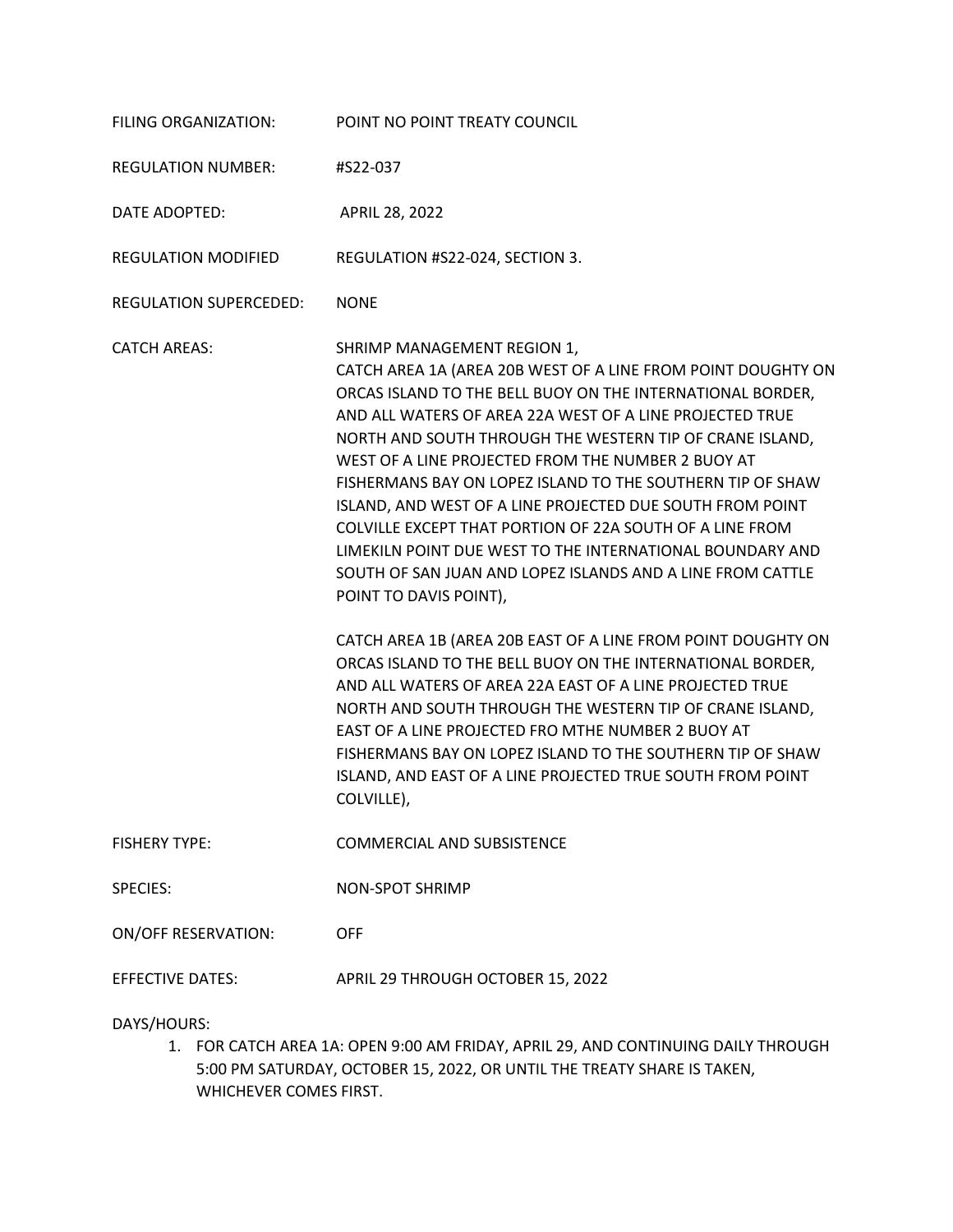2. FOR CATCH AREA 1B: OPEN 9:00 AM FRIDAY, APRIL 29, AND CONTINUING DAILY THROUGH 5:00 PM SATURDAY, OCTOBER 15, 2022, OR UNTIL THE TREATY SHARE IS TAKEN, WHICHEVER COMES FIRST.

## GEAR RESTRICTIONS:

- 1. AS PER REGULATION #S22-024, SECTION 5
- 2. THE MAXIMUM TOTAL NUMBER OF POTS AND/OR RING NETS COMBINED PER VESSEL IN THIS FISHERY IS 100.
- 3. THERE IS NO MINIMUM MESH SIZE FOR SHRIMP POTS AND RING NETS FISHING FOR NON-SPOT SHRIMP, AND THERE IS NO MINIMUM MESH SIZE FOR ENTRY TUNNELS, BUT TUNNELS CAN ONLY BE LOCATED ON THE SIDES OF THE POTS.
- 4. ALL POTS AND RING NETS SHALL HAVE BUOYS ATTACHED. BUOYS MAY BE ANY COLOR EXCEPT YELLOW OR ANY COMBINATION OF RED AND WHITE. BUOYS MUST REMAIN FLOATING AT ALL TIMES EXCEPT DURING EXTREME TIDES. EACH BUOY SHALL BE CONSPICUOUSLY MARKED WITH THE INITIALS OF THE FISHER'S TRIBE (PG FOR PORT GAMBLE, JT FOR JAMESTOWN) FOLLOWED BY THE TRIBAL IDENTIFICATION CARD NUMBER OF THE FISHER OPERATING THE GEAR. EACH BUOY SHALL BE MARKED IN SUCH A WAY THAT TRIBAL AFFILIATION AND THE FISHER ID CAN BE IDENTIFIED WITHOUT REMOVING THE GEAR FROM THE WATER. BUOY LINES WILL BE WEIGHTED TO KEEP THE LINES FROM FLOATING.
- 5. FOR JAMESTOWN FISHERS ONLY, EACH BUOY SHALL BE CONSPICUOUSLY MARKED WITH "N-S" TO INDICATE THE POTS ARE FISHING FOR NON-SPOT SHRIMP.

## HARVEST RESTRICTIONS:

- 1. THE TARGET HARVEST FOR EACH CATCH AREA IS AS FOLLOWS:
	- a. 1A 5,000 POUNDS
	- b. 1B 39,400 POUNDS
- 2. COMMERCIAL AND SUBSISTENCE NON-SPOT POT FISHERIES IN CATCH AREA 1A HAVE A MAXIMUM GEAR DEPTH RESTRICTION OF 175 FEET.
- 3. THE DAILY SUBSISTENCE HARVEST LIMIT IS 20 LBS PER FISHER.
- 4. ALL FISHERS MUST BE REGISTERED FOR THIS FISHERY WITH THEIR RESPECTIVE TRIBAL FISHERIES OFFICE BEFORE PARTICIPATING IN THE FISHERY. FISHERS MAY NOT FISH IN ANY CATCH MANAGEMENT AREA OTHER THAN THE ONE THAT THEY ARE REGISTERED FOR.
- 5. FISHERS MUST ADHERE TO ANY TRIBAL SOCIAL DISTANCING PROTOCOLS WHILE AT THE BOAT LAUNCH AND ON THE WATER.

HARVEST REPORTING:

- 1. AS PER REGULATION #S22-024, SECTION 8.
- 2. ALL DAILY HARVEST INFORMATION WILL BE REPORTED TO THE RESPECTIVE TRIBAL FISHERIES OFFICE WITHIN 24 HOURS OF EACH HARVEST. HARVEST INFORMATION SHALL INCLUDE THE DATE, VESSEL NAME, NUMBER OF POTS, MESH SIZE, POT SOAK TIMES, CATCH AREA, LOCATION FISHED, POUNDS LANDED BY SPECIES AND TOTAL POUNDS LANDED. HARVEST INFORMATION WILL BE UPLOADED ON THE NWIFC TICKET DATABASE WITHIN 7 DAYS OF REPORTING.